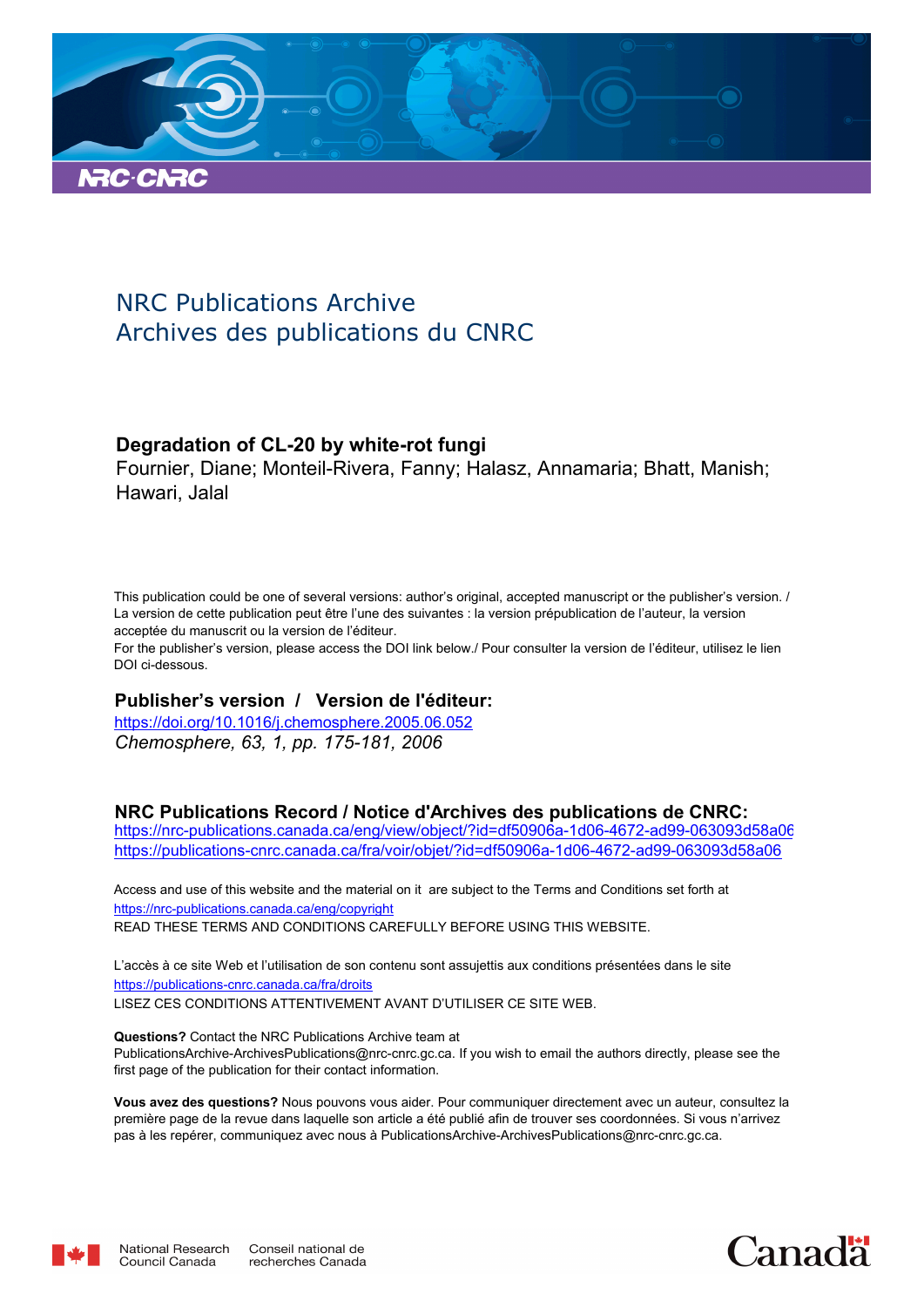Page 1 of 7

```
\verb|<html|<head>
```
<meta http-equiv="Content-Type" content="text/html; charset=UTF <!-- TRANSKEY: 03/01/2009 15:45:19 EST#1821\_003#276098#132.246.<br><meta name="robots" content="NOINDEX,NOFOLLOW,NOARCHIVE"><br><link rel="shortcut icon" href="/scidirimg/faviconSD.ico" type=

<meta http-equiv="Set-Cookie" content="BROWSER\_SUPPORTS\_COOKIES<br><meta http-equiv="Set-Cookie" content="RETURN\_URL=fcf74dd786744<br><!-- static const char logontmpl\_sccsId[] = "@(#)logon.tmpl<br><ti-1 static const char logontmpl\_ </head>

<body bgcolor="#ffffff" onLoad="document.Form1.userid.focus()">

```
<noscript><br>
<style type="text/css"><br>
.nojs { display: none; }
</style> 
</noscript>
```

```
<script src="/science/page/javascript/prototype.js" type="text/<br><script src="/science/page/javascript/effects.js" type="text/ja<br><script src="/science/page/javascript/controls_mod.js" type="te<br><script src="/science/page/jav
function flip(e){ 
var menustyle = eval(getStyleObj(e))<br>
if (menustyle.display=="none"){<br>
menustyle.display=''<br>
}
       else{ 
          menustyle.display="none" 
       } 
} 
function getStyleObj(elem,parent) { 
 if (document.layers) { 
 if (parent) { 
 return "document."+parent+".document."+elem; 
     } else { 
     return "document."+elem + ".style"; 
 } 
 } else if (document.all) { 
 return "document.all."+elem + ".style"; 
 } else if (document.getElementById) { 
 return "document.getElementById('"+elem+"').style"; 
     } 
} 
//--></SCRIPT> 
Klink rel="stylesheet" Title="Default Styles" href="/science/pa
<table border="0" cellspacing="0" cellpadding="0" width="100%"> 
 <tr>
```
<td nowrap width="30%" colspan=3 style="padding-left: 0.2em<br><a href="/science?\_ob=HomePageURL&\_method=userHomePage&\_1<br><a href="http://www.sciencedirect.com/science?\_ob=MImg&\_i  $\ell$ /td>

<td nowrap align="center" valign="middle" bgcolor="#ffffff">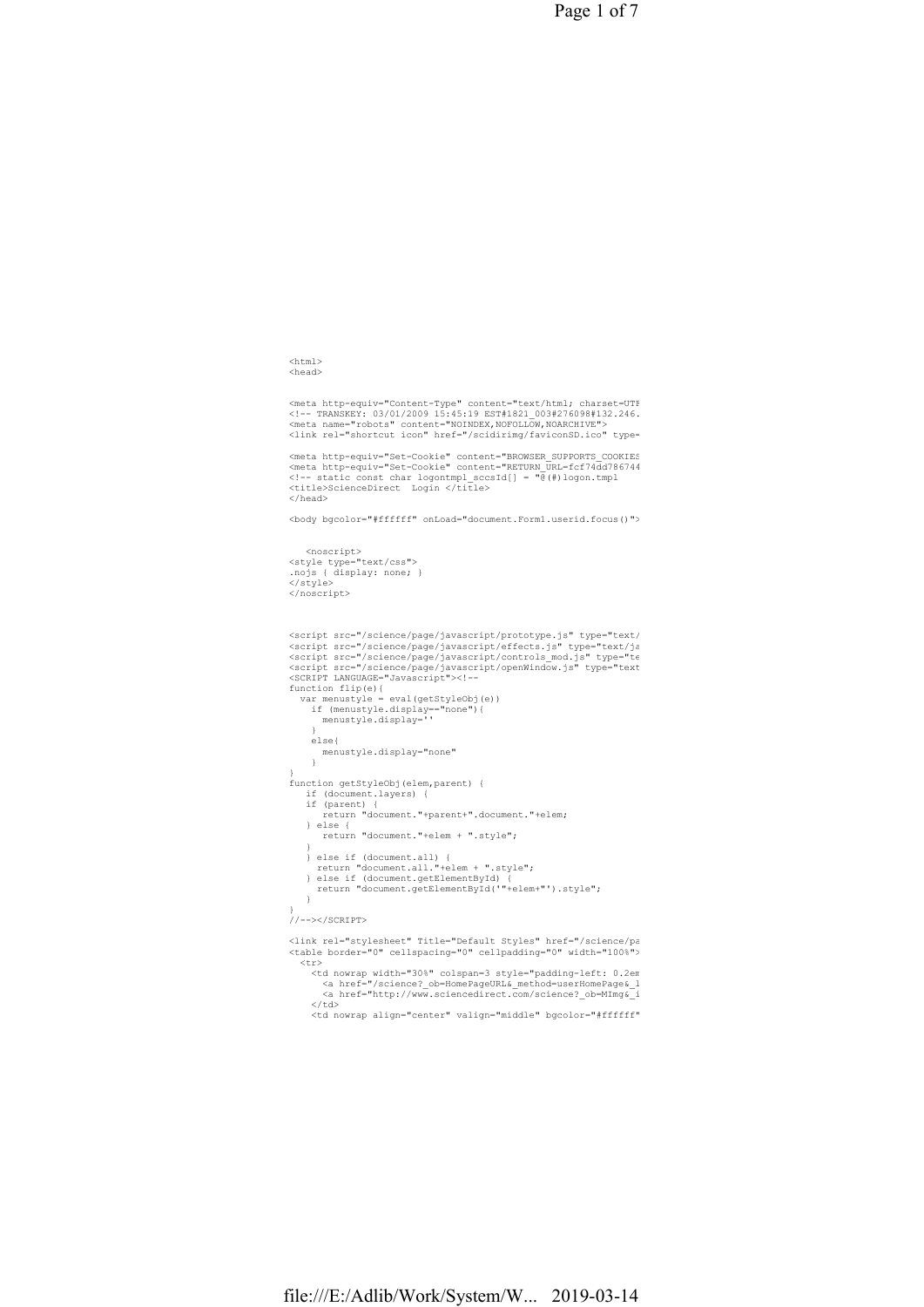file:///E:/Adlib/Work/System/W... 2019-03-14

 <table border=0 cellpadding=0 cellspacing=0 width=100%> <tr><td style="padding-top:0.0em"><a name="Skip Buttons"></a></td></tr>  $\langle$ /table>

<div style="margin-left:8px; margin-right: 5px;"> <div style="width:100%">

<div id="sdBody" class="pageText"> <div class="pageHeading sci\_dirColor">

Access Online Article

</tr></table> </td></tr></table> </span>

<td valign="center" align="left" nowrap class="sdMainNav sci\_di

<td valign="center" align="left" nowrap class="sdMainNav" <td valign="center" align="left" nowrap class="sdMainNav"

<td valign="center" align="left" nowrap class="sdMainNav"

<td valign="center" align="left" nowrap class="sdMainNav"

<span style="font-size: 75%; font-family: arial,verdana,helveti<br><table class="sdMainNav sci\_dirNav" style="font-size: 1em;paddi  $\frac{1}{\sin 2}$ <td align="right" width="1%">&nbsp;</td><br><td align="left"><img src="/scidirimg/space.gif" alt="" h<br><tr valign="center">

<td align="right" width="37%" nowrap style="padding-right:<br><span style="font-size: 75%; font-family: arial,verdana,hel </td></tr></table>

 $\langle$ /td>

 $\langle$ /div $>$ 

<a href="http://www.info.sciencedirect.com/<br><img src="http://www.sciencedirect.com/<br></a>

 $\langle$ div style="padding:3px; max-width:350; width: $\epsilon$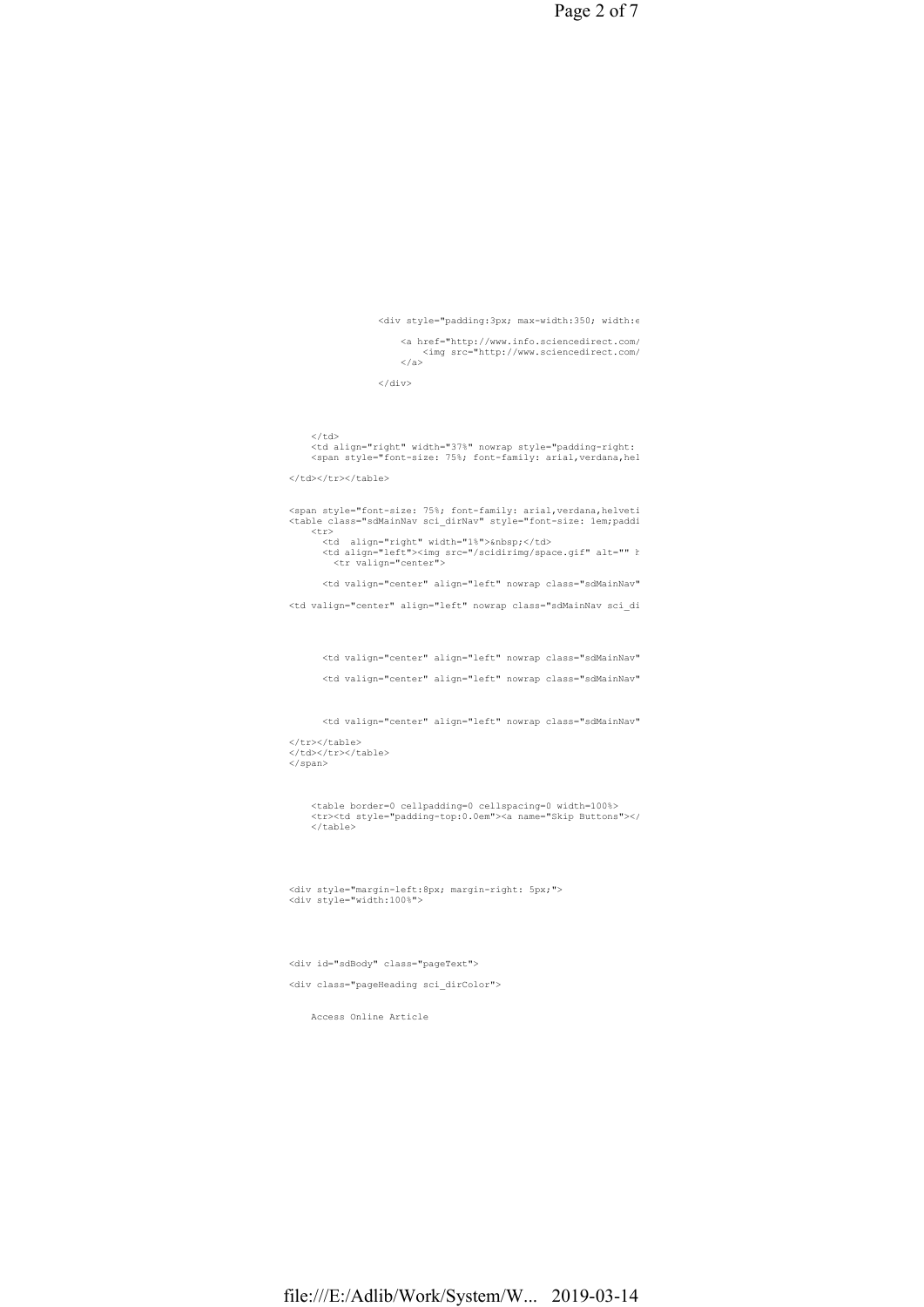Page 3 of 7

 $\langle$ /div $>$ <div class="pageContent"> <div style="padding-top: 5px;"></div>

<table class="tablePlainWhite" width="66%" cellspacing="0" cellpadding="0" > <tr><td style="padding-bottom: 5px;"> <strong><div class="articleTitle"> Degradation of CL-20 by white-rot fungi </div></strong><br> <i>

Chemosphere,

Volume 63, Issue 1,

March 2006,

Pages  $175-181$ </i><br>

Diane<fsnm> Fournier</fsnm>, Fanny Monteil-Rivera, Annamaria Ha

<a href="/science?\_ob=ArticleURL&\_udi=B6V74-4GX6

</td></tr> </table>

<script language="javascript"> <!--

if (document.cookie.length<=0) {<br>document.write("<b>You must have cookies enabled on your bro }

//--> </script>

<div style="padding-top: 5px; padding-bottom: 5px;">

file:///E:/Adlib/Work/System/W... 2019-03-14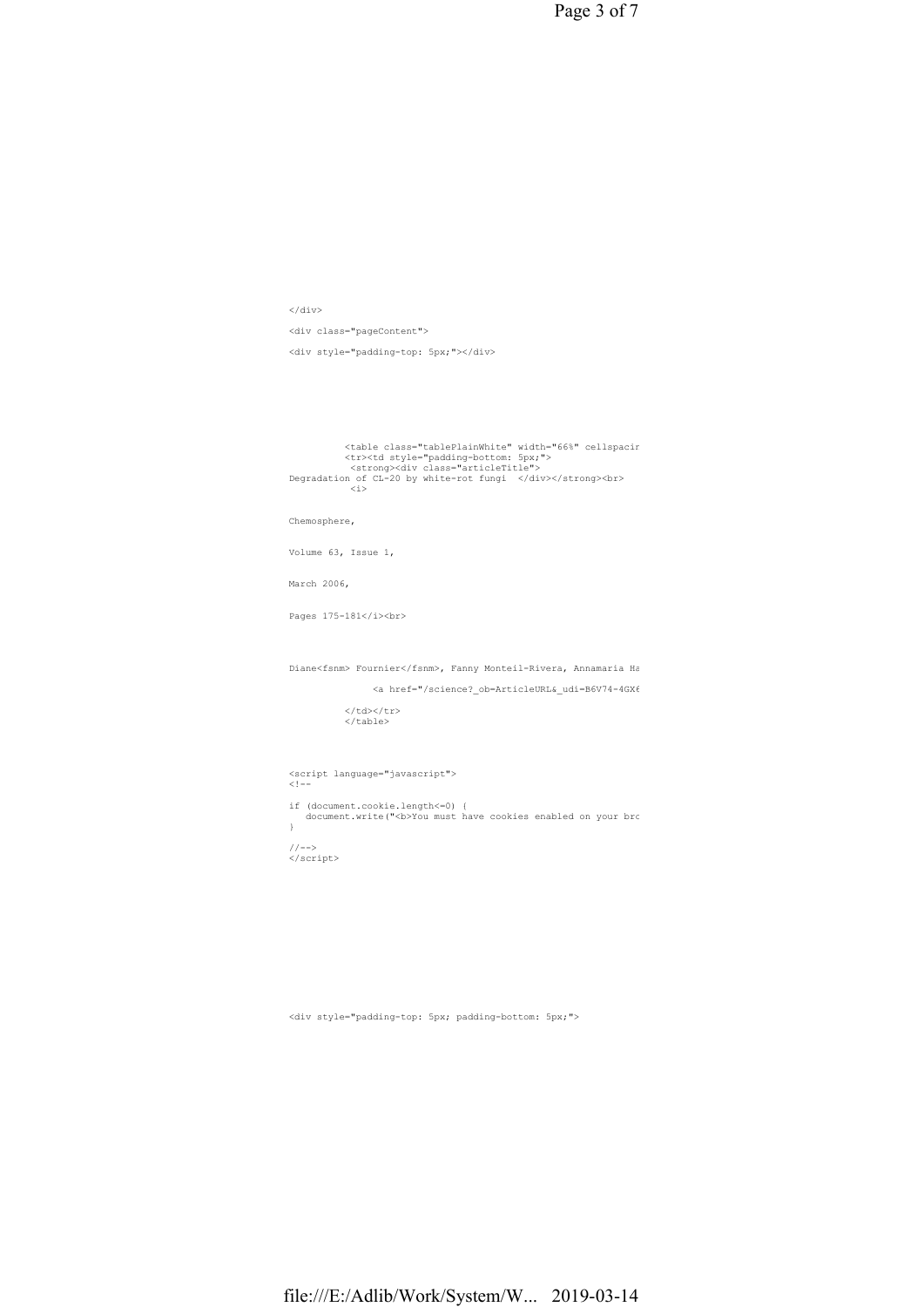Page 4 of 7

```
<table width="600" cellspacing="0" cellpadding="0" ><br><table width="Forml" method=post action="https://www.sciencedirec<br><input type="hidden" name=" ob" value="MiamiLogonURL"><br><input type="hidden" name="md5" value=""><br><input
   <input type="hidden" name="guestPur" value="1"> 
  <tr> 
   <+d><div class="tableFmBg sci_dirBorder" style="padding-top:<br><table class="tableFmBgGray" width="100%"><br><tr>
          <td width="50%" valign="top"> 
            <table width="100%"> 
             \frac{1}{\text{tr}}<td colspan="2" class="tableFmCellAbove">
             \langle/tr>
             \langle \text{tr} \rangle<td align="left" nowrap class="tableFmCell"><<br><td align="left"><input type="text" name="use
             \langle/tr>
             <tr>
<td align="left" class="tableFmCell"><label f<br><td align="left"><br></table name="password" id="<br></td>
             \langle/tr>
              \langle \text{trr} \rangle <td colspan="2"> 
<input type="checkbox" name="rememberi<br><label for="rememberMe" style="cursor:p
                  \langle/td>
              \langle/tr>
             <tr>
               <td></td> 
<td style="line-height: 16px"><br><input type="submit" class="btn sci_dirBtn"<br><a href="http://www.sciencedirect.com/scien<br></td>
             \frac{1}{\sqrt{t}}
```
<tr><td colspan="2"><a href="/science?\_ob=FederationURL&\_method=display&\_type=f&\_acct=C000050221&\_version=1&\_userid=10&md5=72fe293848689e52a10d612dfcfa3bd4">Athens/Institution Login</a></td></tr>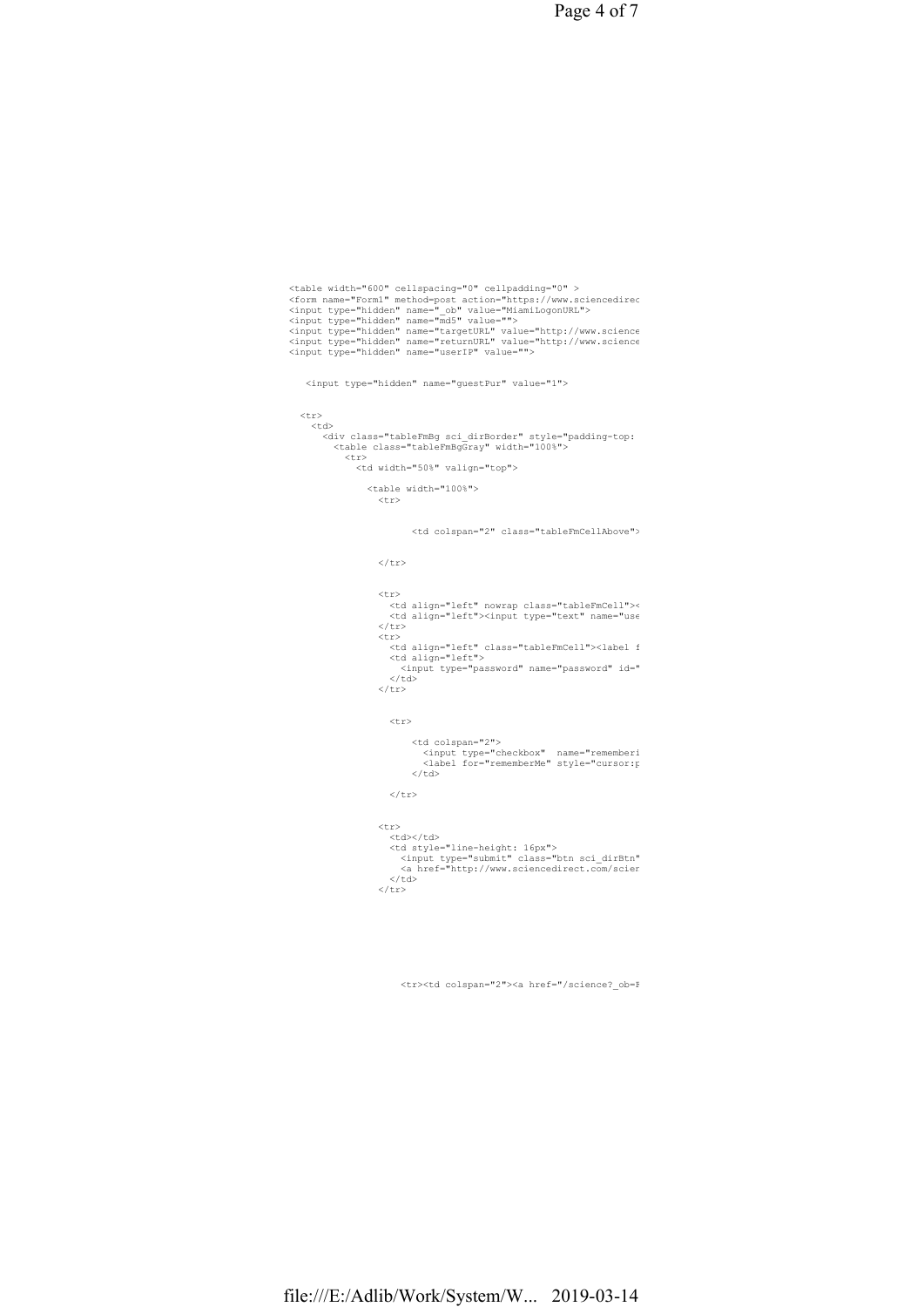Page 5 of 7

<tr><td colspan="2"><a href="/science?\_ob=Rem

</table>

 $\langle$ /td>

<td width="20px">&nbsp;</td> <td width="50%" valign="top">

<table width="100%">

 <tr> <td class="tableFmCellAbove"> If you do not have a User Name and Password, click the "Register to Purchase" button below to purchase this article. <br><br>Price: US \$ 31.50 </td></tr>

 <tr><td style="line-height: 16px"> <a href="https://www.sciencedirect.com/sci  $<$ /td></tr>

 </table> </td> <!-- AUTHENTICATED --> </tr> </table> </div> </td> </tr> </form>  $\langle$ /table>  $\langle$ /div $\rangle$ 

 $\langle$ /div $>$ </div>

</div>  $\frac{1}{\sqrt{div}}$ 

> <span style="font-size: 75%; font-family: arial,verdana,helveti<br><table class="sdMainNav sci dirNav" style="background-image: ur  $\langle \text{tr} \rangle$

> <td align="right" width="1%">&nbsp;</td><br><td align="left"><img src="/scidirimg/space.gif" alt="" h<br><tr valign="center">

<td valign="center" align="left" nowrap class="sdMainNav"

<td valign="center" align="left" nowrap class="sdMainNav sci\_di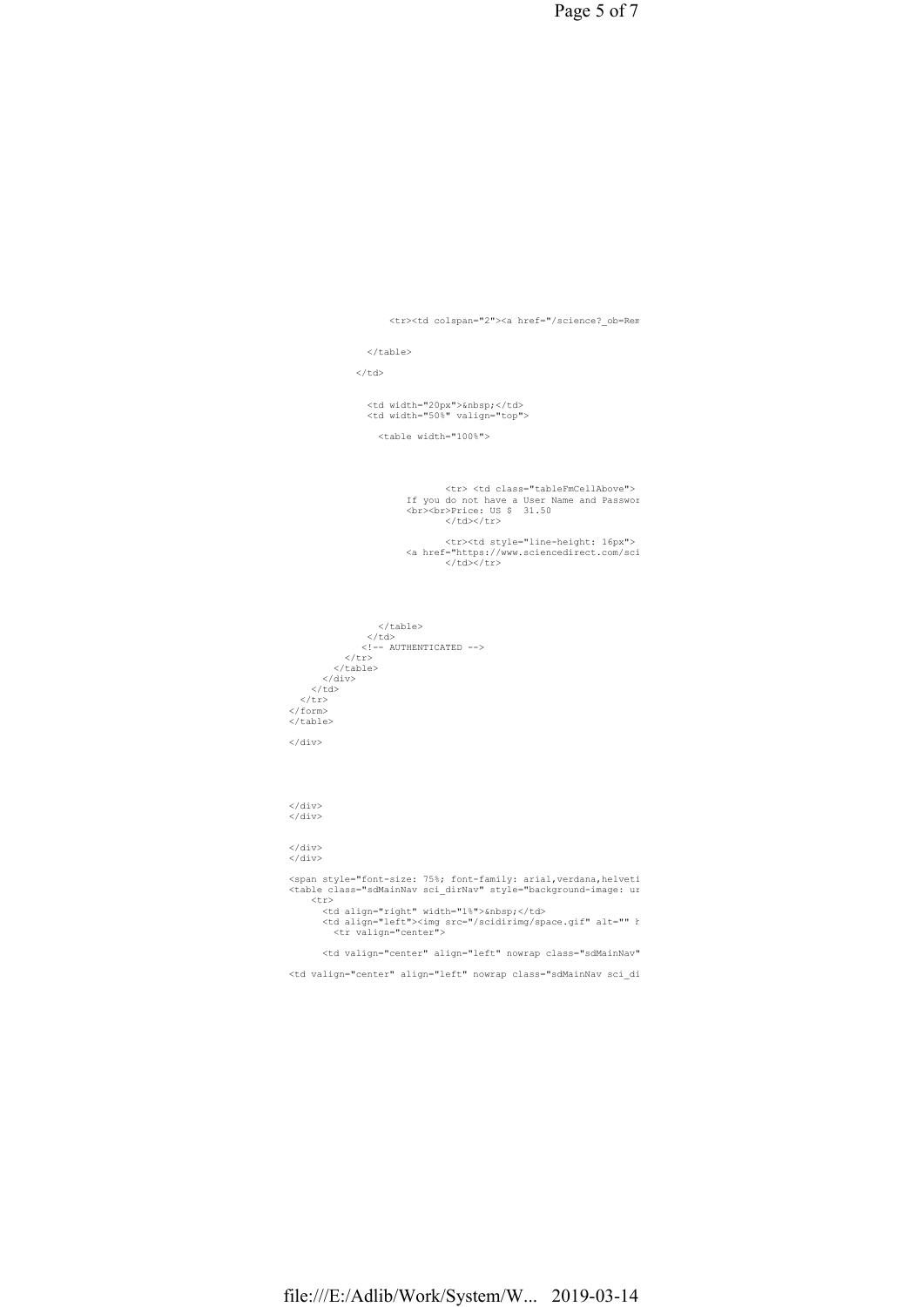Page 6 of 7

<td valign="center" align="left" nowrap class="sdMainNav" <td valign="center" align="left" nowrap class="sdMainNav" <td valign="center" align="left" nowrap class="sdMainNav" </tr></table> </td></table> </span> <div style="margin-left:8px; margin-top: 5px; margin-right: 5px<br><div style="width:100%"><br><table width=100% border=0 cellpadding=0 cellspacing=0 class="f <tr><br><td valign=top><br><table border=0 cellpadding=0 cellspacing=0><br><tr valign=top><br><td valign=top><br><a href="http://www.elsevier.com" target="\_blank"><img src="/<br><a href="http://www.elsevier.com" target="\_blank"><img src="/<br> <table border=0 cellpadding=0 cellspacing=0 height=100%> <tr height=100%> <td align=left valign=bottom><br><a href="http://info.sciencedirect.com/" title="ScienceDirect <a href="/science?\_ob=MiamiCommentURL&\_method=comment&\_a | <a href="/science?\_ob=UserSubscriptionURL&\_method=displayTerms&\_acct=C000050221&\_version=1&\_urlVersion=1&\_userid=10&md5=fee479c52e700c6acacefce9e2106a6f" target="\_top">Terms &amp; Conditions</a> &nbsp: |

<a href="/science?\_ob=UserSubscriptionURL&\_method=displayPolicy&\_acct=C000050221&\_version=1&\_urlVersion=1&\_userid=10&md5=9e5aa4a0cc7bfb68a086a1438e8bfb51" target="\_top">Privacy Policy</a>

 $\langle$ /td><br> $\langle$ /tr> </tr><br><tr><td><img src="/scidirimg/clear.gif" alt="" width="1" height<br><tr height="0"><br><td align=left valign=bottom style="height: 0; padding:0px; mar<br><cd align=left valign=bottom style="height: 0; padding:0px; mar<br>Copyrigh  $\langle$ /td> </tr><br></table>  $\langle$ /td> $\langle$ /tr> </table>  $\langle$ /td> </tr></table><br></div></div>